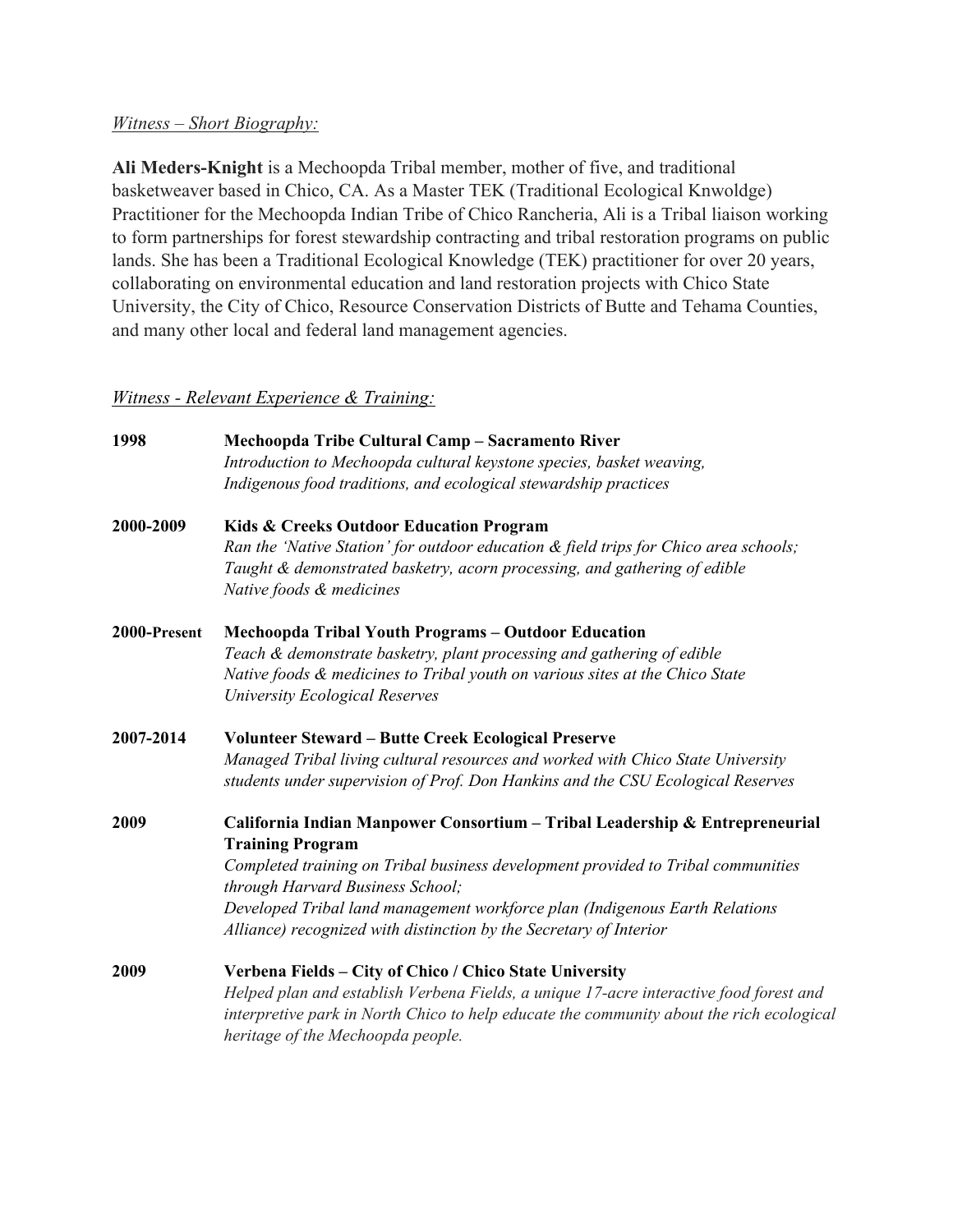#### **2013-2016 Lower Klamath River Tribal Communities**

*Lived in Orleans, CA and worked with Traditional practitioners from the Karuk, Yurok, and Hoopa Tribes to learn more about Indigenous stewardship practices; Community advocate for Tribal stewardship programs; Attended and observed meetings during the process of developing Karuk federal forest stewardship and climate change adaptation programs, as well as dam removal processes for salmon habitat restoration.*

#### **2016-Present Stewardship Mentor and Public Educator, Verbena Fields**

*Upon returning to Chico, CA, began and continues to lead community-based education and stewardship programs for Tribally led management of Verbena Fields, and advocates for Traditional Ecological Knowledge in land management*

### **2019 Butte Environmental Council – Environmentalist of the Year**

*Recognized by Butte Environmental Council as Environmentalist of the Year for advocacy and initiatives for wildfire recovery and Indigenous land stewardship after the Camp Fire destroyed Paradise, CA and several other communities within Mechoopda Territory.*

# **2019-Present Chico Traditional Ecological Stewardship Program**

*Founded the Chico Traditional Ecological Stewardship Program as a grassroots community-based initiative for education and workforce development based on TEK (Traditional Ecological Knowledge) and Tribally led stewardship of public lands and federal forests.*

#### **2019-Present Intertribal Stewardship Workforce Initiative (ISWI)**

*Co-founded ISWI (along with the Washoe Tribe and other Butte County Tribal communities) as an ad-hoc coalition in late 2019 to pursue Tribal carve-outs for tree removal contracts after the Camp Fire; consultation requests were denied by FEMA; After the 2020 wildfires, ISWI was established as a Tribally led/Tribally run platform for Tribal leaders to discuss priorities for workforce development & to share resources, information, strategies and opportunities for land stewardship of ancestral territories.*

## **2020-Present Master TEK Practitioner, Mechoopda Indian Tribe of Chico Rancheria** *Recognized by the Mechoopda Tribal Council as a Master Practitioner of Traditional Ecological Knowledge, based on 20 years of land stewardship and community education on Mechoopda place-based indigenous science*

**2020-Present Consultant, Mechoopda Cultural Resources Preservation Enterprise** *Developing a TEK Certification program for the Mechoopda Tribe; Consults on Mechoopda living cultural resources preservation with local, state, and federal land management agencies; Trains & manages a Mechoopda TEK professional restoration crew for specialty contracts on fuels management, cultural/prescribed burning, and watershed & forest restoration projects in and around Mechoopda territory (Butte/Tehama/Plumas/Lassen Counties in Northern California)*